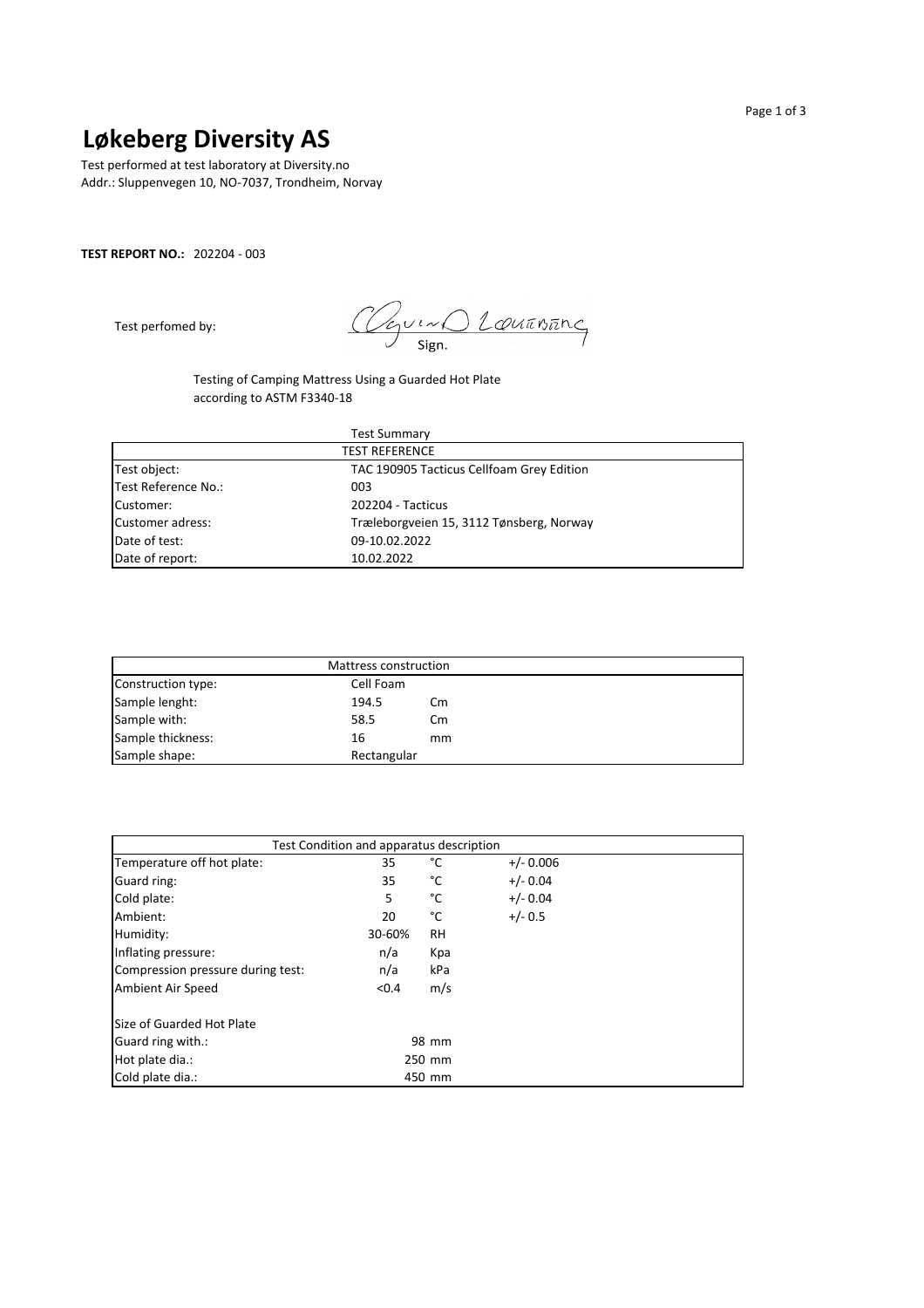# Løkeberg Diversity AS

Addr.: Sluppenvegen 10, NO-7037, Trondheim, Norvay Test performed at test laboratory at Diversity.no

### Number of specimen tested: 3

|                     | Locational Measurement Rct <sup>(j)</sup> (K m <sup>2</sup> /W) |       |       | Standar                                             | Coefficient |          |
|---------------------|-----------------------------------------------------------------|-------|-------|-----------------------------------------------------|-------------|----------|
| Specimen#           |                                                                 |       |       | Spesimen j Rct <sup>(j)</sup> (K m <sup>2</sup> /W) | Deviation   | Variance |
|                     | $i=1$                                                           | $i=2$ | $i=3$ |                                                     |             |          |
| 1                   | 0.402                                                           | 0.41  | 0.403 | 0.4050                                              | 0.004       | 0.011    |
| 2                   | 0.404                                                           | 0.413 | 0.404 | 0.4070                                              | 0.005       | 0.013    |
| 3                   | 0.405                                                           | 0.409 | 0.402 | 0.4053                                              | 0.004       | 0.009    |
| Average of all cell |                                                                 |       |       | 0.4058                                              |             |          |
|                     | Sample RSI-value (K $m^2/W$ )                                   |       |       | 0.4058                                              | 0.004       | 0.010    |
|                     | Sample R-value (F ft <sup>2</sup> h/Btu)                        |       |       | 2.30                                                | 0.022       | 0.010    |

#### DIVERSITY APPARATUS, GUARDED HOT PLATE DETERMINATION OF SAMPLE THICKNESS LIMIT



| Departue from the standard procedures |  |  |  |  |  |
|---------------------------------------|--|--|--|--|--|
|                                       |  |  |  |  |  |
|                                       |  |  |  |  |  |
|                                       |  |  |  |  |  |
|                                       |  |  |  |  |  |
|                                       |  |  |  |  |  |
|                                       |  |  |  |  |  |
|                                       |  |  |  |  |  |
|                                       |  |  |  |  |  |

*The test report shall not be reproduced expect in full, without written approval by the laboratory*